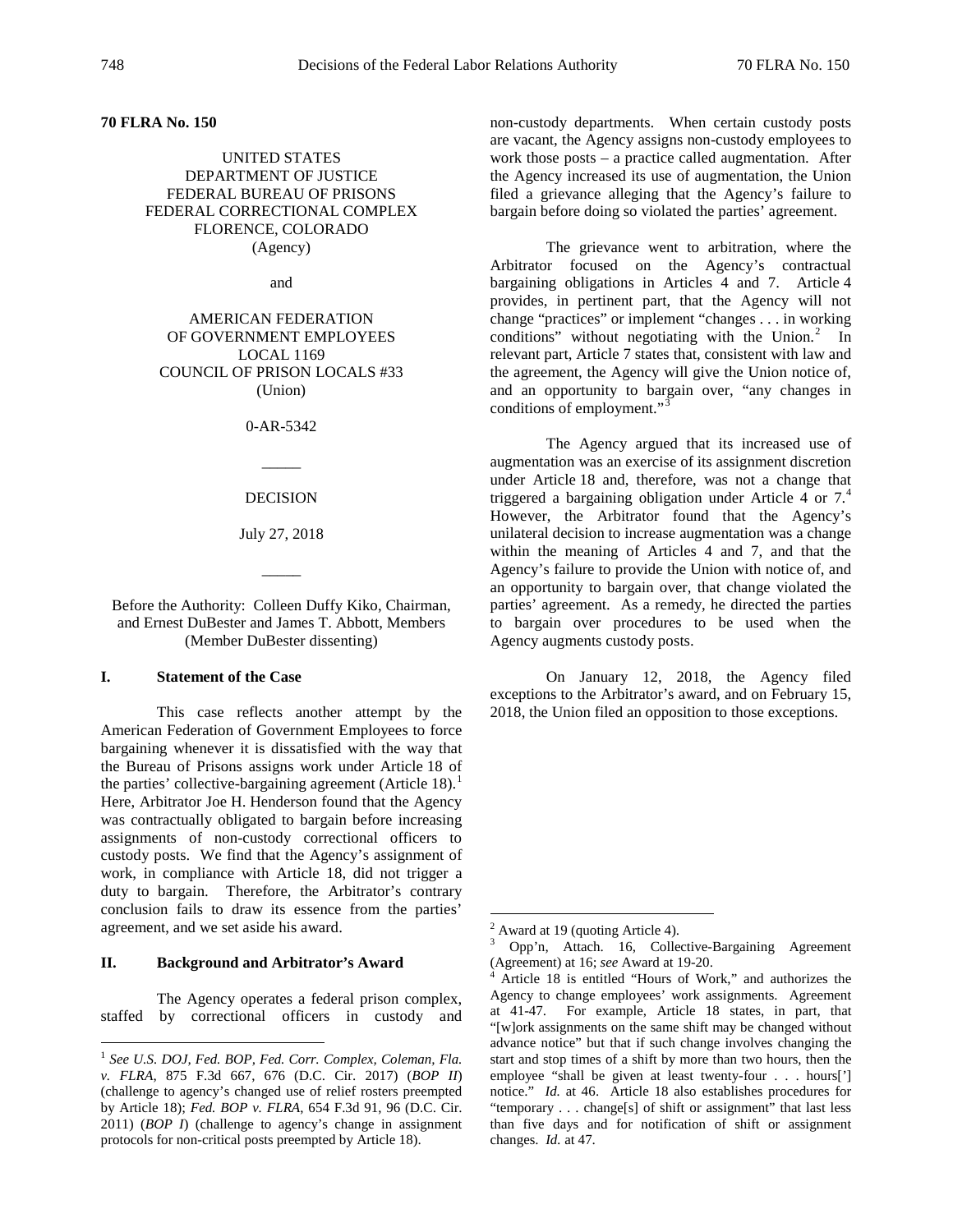# **III. Analysis and Conclusion: The award fails to draw its essence from the parties' agreement.**

The Agency argues that the award fails to draw its essence from the parties' agreement.<sup>[5](#page-1-0)</sup> Specifically, the Agency argues that its increased use of augmentation was an exercise of its assignment discretion under Article 18 and, thus, that the Arbitrator erred when he found that the Agency made a change that triggered a contractual bargaining obligation.<sup>[6](#page-1-1)</sup>

The Arbitrator found that the Agency had the contractual right, under Article 18, "to reassign employees for any reason,"<sup>[7](#page-1-2)</sup> and he defined augmentation as the "reassignment" of a non-custody employee to work a custody post on a short-term basis.<sup>[8](#page-1-3)</sup> Because the parties' agreement does not use the term "augmentation,"<sup>[9](#page-1-4)</sup> he concluded that the Agency's increased use of augmentation was a "change" that triggered a bargaining obligation under Articles 4 and 7.<sup>[10](#page-1-5)</sup> However, the Agency's broad assignment discretion under Article 18 necessarily includes the frequency with which the Agency augments.<sup>[11](#page-1-6)</sup> Here, because the Agency acted in compliance with that established discretion,<sup>[12](#page-1-7)</sup> it did not make a change.<sup>[13](#page-1-8)</sup> As Articles 4

<span id="page-1-3"></span>

<span id="page-1-4"></span>

and 7 clearly and unequivocally require bargaining only over changes, the Arbitrator's finding of a contractual duty to bargain in this case fails to draw its essence from the parties' agreement. Accordingly, we grant the Agency's essence exception and set aside the award.<sup>[14](#page-1-7)</sup>

### **IV. Decision**

We set aside the award. $15$ 

<span id="page-1-0"></span> <sup>5</sup> As relevant here, the Authority will find that an arbitration award fails to draw its essence from a collective-bargaining agreement when the appealing party establishes that the award does not represent a plausible interpretation of the agreement. *AFGE*, *Local 2152*, 69 FLRA 149, 152 (2015)

<span id="page-1-2"></span><span id="page-1-1"></span><sup>&</sup>lt;sup>6</sup> Exceptions at 7-10.  $\frac{7}{7}$  Award at 19-20 (citing Articles 5 and 18 of the parties' agreement). Article 5 restates the management rights set forth in 5 U.S.C. § 7106. *See* Agreement at 8-9. <sup>8</sup> Award at 3.

<span id="page-1-6"></span><span id="page-1-5"></span><sup>&</sup>lt;sup>10</sup> *Id.* at 19-20.<br><sup>11</sup> We note that the D.C. Circuit has held that Article 18 is the parties' agreement about how and when management would exercise its right to assign work, and that it encompasses assignments not explicitly mentioned in the agreement. *See BOP II*, 875 F.3d at 676 (Article 18 "is the last word on the subject it addresses . . . and cannot be circumvented merely because one of the bargaining parties did not anticipate a policy it might produce."); *BOP I*, 654 F.3d at 95 ("Article 18 . . . reflects the parties' earlier bargaining over the impact and implementation of the [Agency's] statutory right to assign work" including "the procedures by which a warden formulates a roster, assigns officers to posts, and designates officers for . . . relief shift[s].").

<span id="page-1-9"></span><span id="page-1-8"></span><span id="page-1-7"></span><sup>&</sup>lt;sup>12</sup> Award at 18-19. As mentioned previously, Article 18 states, in part, that "[w]ork assignments on the same shift may be changed without advance notice" as long as the shift's start and stop times do not change by more than two hours. Exceptions at 8 (quoting Agreement at 46). The Agency states, and the Union does not dispute, that it did not change employees' shifts when it augmented. *See id.* at 10.

 <sup>13</sup> *E.g.*, *BOP I*, 654 F.3d at 96 (finding that Article <sup>18</sup> "covers and preempts challenges to all specific outcomes of the assignment process").

<sup>&</sup>lt;sup>14</sup> Because we set aside the award on the ground discussed above, we need not resolve the Agency's contrary-to-law exceptions. *E.g.*, *AFGE, Local 2145*, 69 FLRA 7, 9 (2015). <sup>15</sup> Member Abbott observes that his dissenting colleague's

deference to arbitrators appears to have no end point. Even the decisions and conclusions of Article III judges are subject to review.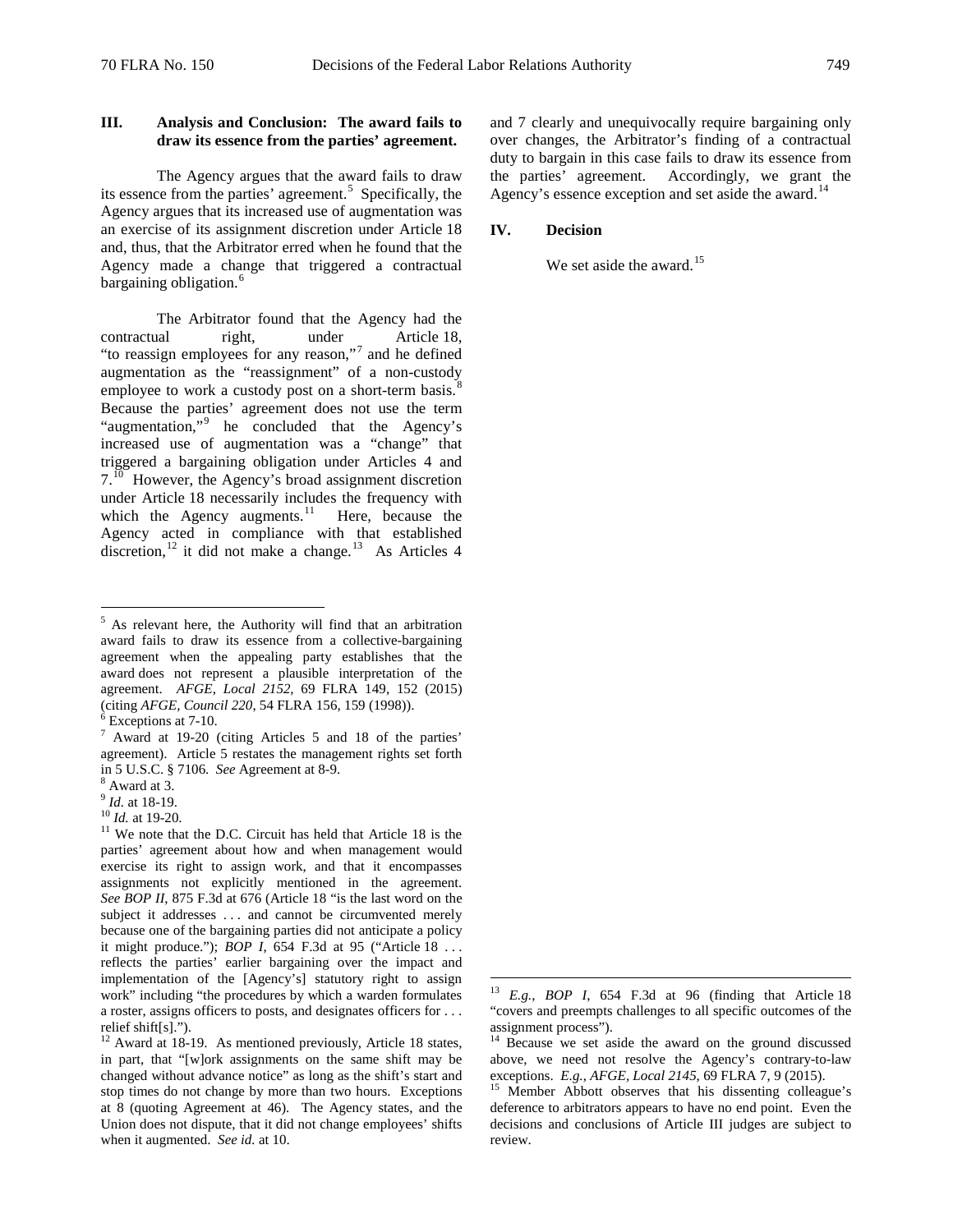#### **Member DuBester, dissenting:**

The decision in this case is another example of the majority's determination not to give appropriate deference to arbitrators' contract interpretations.<sup>I</sup> In addition, the majority's decision is another instance where the majority gives no weight to parties' past practices, and to the legal and policy reasons for enforcing those past practices when interpreting the parties' collective-bargaining agreements.<sup>[2](#page-2-1)</sup> Moreover, the majority's tone in the decision's opening sentence continues a theme of other majority decisions: opposition to the Statute's adoption of collective bargaining as an effective and efficient means of avoiding and resolving workplace conflicts.<sup>[3](#page-2-2)</sup> Because the majority's conclusion to set aside the Arbitrator's award is based on these mistakes, I dissent.

The majority barely acknowledges the deferential standard of review the Authority applies when it resolves claims that an award does not draw its essence from the parties' agreement.<sup>[4](#page-2-3)</sup> This ignores the Supreme Court's declaration that "[t]he federal policy of settling labor disputes by arbitration would be undermined if [a reviewing body] ha[s] the final say on the merits of [an] award[]"<sup>[5](#page-2-4)</sup>; a reviewing body has "no business overruling" an arbitrator simply because "[its] interpretation of the contract is different."[6](#page-2-5)

To the contrary, when reviewing an arbitrator's interpretation of a collective-bargaining agreement, Authority precedent applies the deferential standard of review that federal courts use in reviewing arbitration awards in the private sector.<sup>[7](#page-2-6)</sup> Under this standard, the Authority will find that an arbitration award is deficient as failing to draw its essence from the parties' agreement when the appealing party establishes that the award: (1) cannot in any rational way be derived from the

agreement; (2) is so unfounded in reason and fact and so unconnected with the wording and purposes of the collective-bargaining agreement as to manifest an infidelity to the obligation of the arbitrator; (3) does not represent a plausible interpretation of the agreement; or  $(4)$  evidences a manifest disregard of the agreement.<sup>[8](#page-2-7)</sup> The Authority and the courts defer to arbitrators in this context "because it is the arbitrator's construction of the agreement for which the parties have bargained."<sup>[9](#page-2-8)</sup> When reviewing a challenge to an arbitrator's interpretation of a parties' agreement, the Authority also applies this deferential standard of review to an arbitrator's determination of how parties' past practices have modified the express terms of an agreement.<sup>[10](#page-2-9)</sup>

The Arbitrator's award in this case draws its essence from the parties' agreement. The Arbitrator finds that the parties had an established past practice of augmenting the custody roster with non-custody staff in limited situations; only during "mandatory training, i.e., annual refresher training [and] firearms training."<sup>[11](#page-2-10)</sup> But in this case, the Arbitrator finds, the Agency used augmentation to deal with "serious budget concerns."<sup>[12](#page-2-3)</sup> The Arbitrator accordingly determines that "[a]ugmentation procedures were changed"<sup>[13](#page-2-4)</sup> by the Agency. These are factual findings to which the Authority should defer.

Further, applying the parties' agreement to the facts, the Arbitrator finds that Articles 4 and 7 "give[] the Union the right to negotiate changes in working conditions and assignments."<sup>[14](#page-2-11)</sup> And, rejecting that Agency's argument that augmentation is "covered by" the parties' national agreement, the Arbitrator finds that the Agency "presented" "no documentation . . . to substantiate that statement.<sup>"[15](#page-2-12)</sup> The Arbitrator observed, among other things, that neither the topics of "Reassignment" nor of "Augmentation" are found in the parties' national agreement.<sup>[16](#page-2-13)</sup>

Although the Arbitrator's past-practice finding is at the heart of his award, the majority carefully avoids any mention of that determination. As I have stated in other separate opinions, the majority's determination, to give no weight to parties' past practices to resolve

<span id="page-2-0"></span> <sup>1</sup> *See, e.g.*, *U.S. Dep't of Transp., FAA*, 70 FLRA 687, 688-89 (2018) (Member DuBester dissenting); *U.S. Dep't of the Treasury, IRS, Austin, Tex.*, 70 FLRA 680, 683-84 (2018) (Member DuBester dissenting); *U.S. Dep't of VA, Med. Ctr., Asheville, N.C.*, 70 FLRA 547, 548 (2018) (Member DuBester dissenting).

<span id="page-2-7"></span><span id="page-2-1"></span><sup>2</sup> *See U.S. Dep't of the Army, 93rd Signal Brigade, Fort Eustis, Va.*, 70 FLRA 733, 734 (2018) (Member DuBester dissenting); *U.S. Small Bus. Admin.*, 70 FLRA 525, 528-29 (2018) (*SBA*) (Member DuBester dissenting).

<span id="page-2-9"></span><span id="page-2-8"></span><span id="page-2-2"></span>See, e.g., U.S. DHS, U.S. ICE, 70 FLRA 628, 628 (2018) (Member DuBester dissenting); *U.S. DHS, U.S. CBP, El Paso, Tex.*, 70 FLRA 501, 501 (2018) (Member DuBester dissenting).

<span id="page-2-10"></span><span id="page-2-3"></span> $<sup>4</sup>$  Majority at 3 n.5.</sup>

<span id="page-2-4"></span><sup>5</sup> *United Steelworkers of America v. Enterprise Wheel & Car* 

<span id="page-2-13"></span><span id="page-2-12"></span><span id="page-2-11"></span><span id="page-2-6"></span><span id="page-2-5"></span><sup>&</sup>lt;sup>6</sup> *Id.* at 599.<br><sup>7</sup> *AFGE, Council 220,* 54 FLRA 156, 159 (1998).

 $^{8}$  *Id.*<br> $^{9}$  *Id.* (quoting *U.S. DOL* (*OSHA*), 34 FLRA 573, 575 (1990)).

<sup>&</sup>lt;sup>10</sup> *See, e.g., AFGE, Local 3740, 68 FLRA 454, 454-55 (2015)* (Authority applies deferential essence standard in reviewing arbitrator's finding that past practice altered agreement).  $^{\rm 11}$  Award at 19.

<sup>12</sup> *Id.* at 20.<br>
<sup>13</sup> *Id.* at 21.<br>
<sup>14</sup> *Id.* <sup>15</sup> *Id.* at 18.

<sup>16</sup> *Id.*